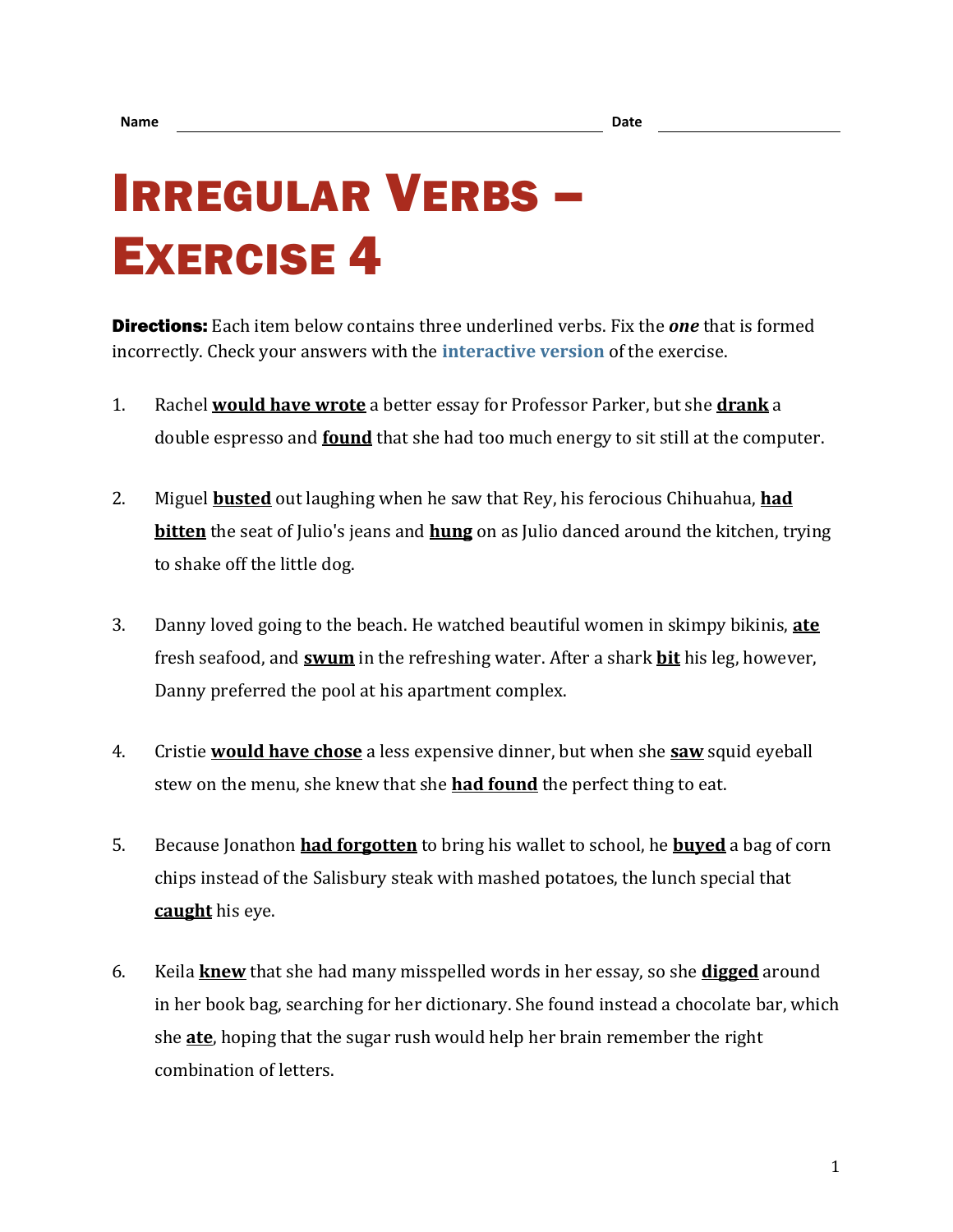- 7. After a long day of mowing lawns, Kevin was truly exhausted. He **sat** slumped in his chair, and even if you **put** a handful of scorpions down his shirt, he **would not have rose** to shake them out.
- 8. When Fabiana **flied** from Dallas to Orlando, the plane **hit** such a bad patch of turbulence that the passengers **felt** as if they were riding a rickety rollercoaster at the state fair.
- 9. On Sunday Michael **spent** the afternoon waxing his new car. If he **had knew** about the two pop quizzes on Monday, he **would have given** his algebra problems and accounting spreadsheets more attention.
- 10. Larry **stuck** a dead grasshopper in the cake batter and then **put** the pan into the hot oven to bake. He planned to serve a slice to his little sister Stephanie, who **had tore** his favorite basketball jersey.
- 11. Even though Frances **had already ate**, she stopped at the food court and **bought** a slice of pizza. She wanted an opportunity to smile at the cute young man who **ran** the register.
- 12. Danielle hated to see her brother Tim walk into the diner where she worked. He always **brought** his obnoxious friends, **payed** for his meal with pennies, and then **left** huge puddles of ketchup at his table.
- 13. Unaware that his alarm clock **had not rung**, Levi **slept** under warm blankets while Professor Ribley **tought** the semester's most difficult algebra concept to the students who had arrived to class.
- 14. Obviously, Alicia **had chose** the most difficult English teacher at the college. During the semester with Professor Hayden, Alicia wrote twenty essays and studied grammar rules until she **thought** her head **would burst**.